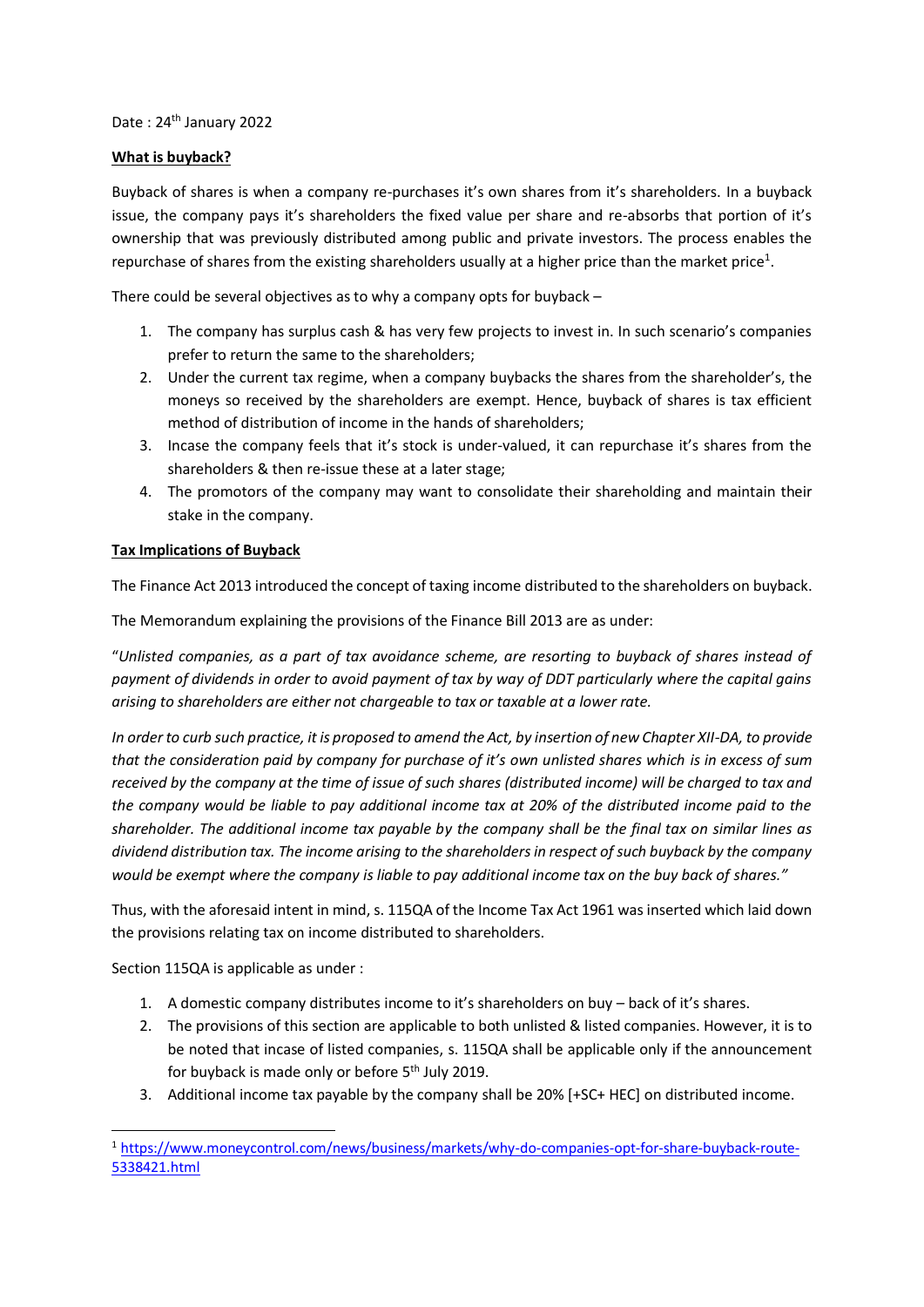- 4. Explanation to s. 115QA states that '*buy-back' means purchase by a company of it's own shares in accordance with the provisions of s. 77A of the Companies Act or any other law for the time being in force. 'Distributed Income' is any consideration paid by the company on buy-back of shares as reduced by the amount, which was received by the company for issue of shares, determined in the manner as may be prescribed.*
- 5. Additional tax under s. 115QA of the Income Tax Act 1961 shall be paid in addition to the total tax payable by the company. Such additional tax is payable irrespective of whether the company is liable to pay income tax or no.
- 6. The company is liable to remit the additional tax within fourteen days of payment to the shareholders. It is to be noted that no credit shall be claimed by the company or any other person in respect of such additional tax paid.
- 7. The company or the shareholder shall not be eligible for any deduction in respect of the aforesaid tax.

Section 115QB provides for levy of interest which is as under:

If the company fails to pay the additional tax within the due date prescribed under s. 115QA above, interest at the rate of 1% per month or part thereof shall be leviable for non-payment or short payment for the period beginning immediately after the last date on which tax was payable and ending with the date of actual payment.

The Finance Act 2013, introduced s. 115QA of the Income Tax Act 1961 wherein the concept of tax on buyback was introduced and the same was applicable to unlisted companies only. The Finance Bill 2019, amended s. 115QA to extend the applicability to listed companies as well.

Further, we also wish to draw attention to the fact that the income received by shareholders on distribution of income is exempt in their hands under s. 10(34) of the Income Tax Act 1961.

## **ILLUSTRATION**

Company A decides to buyback it's shares from it's existing shareholders. The total number of shares it decides to buyback is 50,000 at the rate of INR 80 per share. Initially, the shares were issued to the shareholders at the rate of INR 20 per share. The calculation of additional tax under s. 115QA is as under :

| S.No | <b>Particulars</b>                                        | <b>INR</b>  |
|------|-----------------------------------------------------------|-------------|
| Α    | Amount paid by Company A to it's shareholders on buy back | 40,00,000   |
|      | (INR 80 X 50,000 shares)                                  |             |
| B    | Less: Amount received at the time of allotment            | (10,00,000) |
|      | (INR 20 X 50,000 shares)                                  |             |
| C    | Distributed Income $(A - B)$                              | 30,00,000   |
| D    | Tax on distributed income (C X 20%)                       | 6,00,000    |
|      | Add: Surcharge at 12% (D X 12%)                           | 72,000      |
|      | Add: Health & Education Cess at [4% (D+E)X4%]             | 26,880      |
| G    | Total Tax Liability of company A under s. 115QA (D+E+F)   | 6,98,880    |

Note : s. 115QA of the Income Tax Act 1961 is applicable to both unlisted & listed companies. Hence, irrespective of whether Company A is a listed or unlisted company, Section 115QA would be applicable & tax on distributed income would be payable. Further, it is pertinent to note that irrespective of whether income tax under normal provisions is payable by the company or not, additional tax under s. 115QA shall be payable.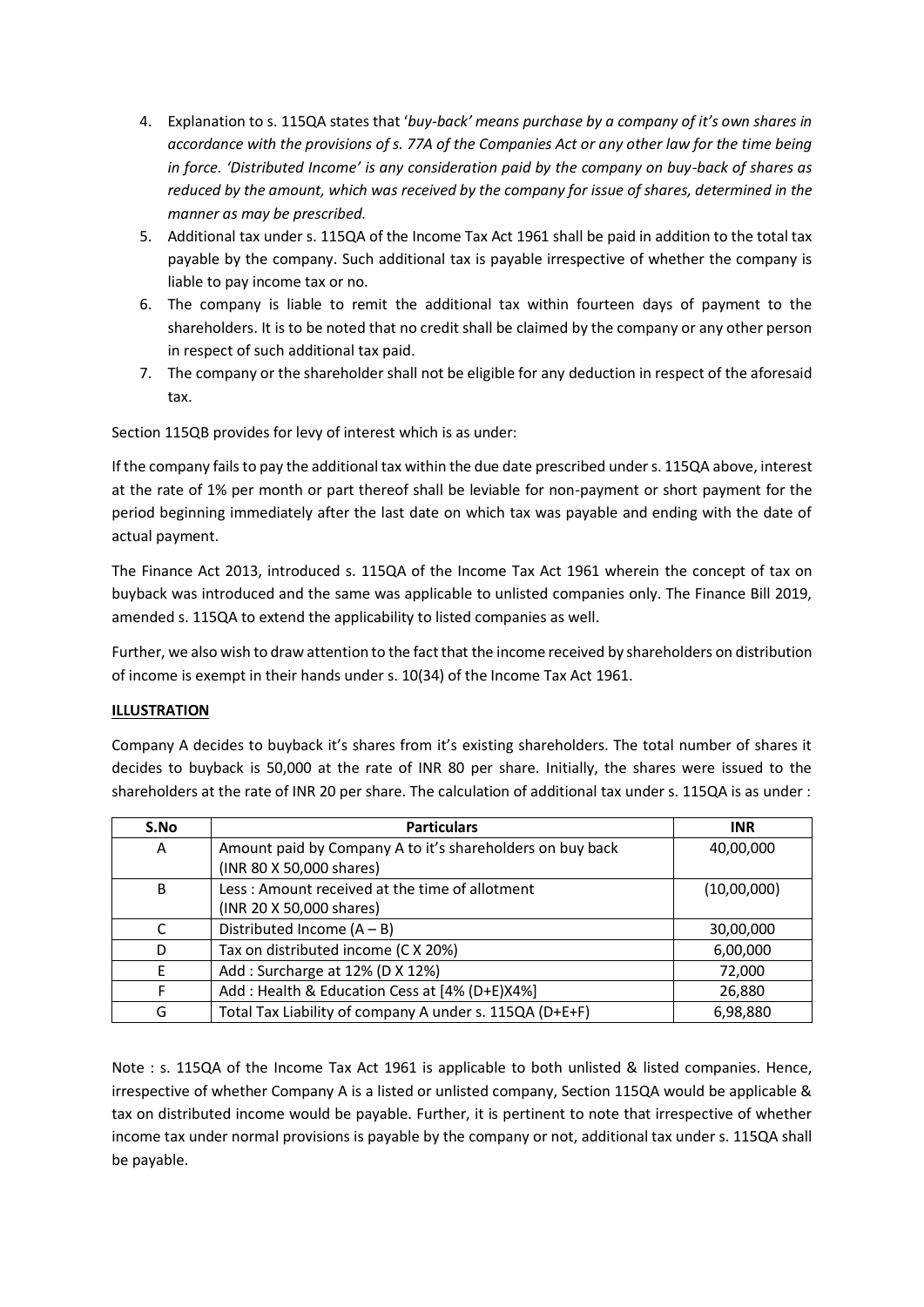## **Buyback V/s Dividend Payout**

As per an amendment made by Budget 2020, DDT is no longer required to be paid by companies and such dividend is taxable in the hands of the shareholders at the applicable tax rates.

| <b>BUYBACK</b>                                                                                                                                                                                                                                                                                                       | <b>DIVIDEND</b>                                                        |  |  |
|----------------------------------------------------------------------------------------------------------------------------------------------------------------------------------------------------------------------------------------------------------------------------------------------------------------------|------------------------------------------------------------------------|--|--|
| A Company may purchase it's own shares & other                                                                                                                                                                                                                                                                       | Dividend can be distributed by the company from                        |  |  |
| specified securities out of:                                                                                                                                                                                                                                                                                         | Out of the profits of the financial year<br>a.<br>under consideration; |  |  |
| It's free reserves;<br>a.                                                                                                                                                                                                                                                                                            | Out of the profits of earned in the<br>b.                              |  |  |
| b.<br>The securities premium account;                                                                                                                                                                                                                                                                                | previous financial year or years;                                      |  |  |
| The proceeds of the issue of any kind of<br>c.<br>shares or other specified securities                                                                                                                                                                                                                               | Both of the above<br>$\mathsf{C}$ .                                    |  |  |
| The maximum buy back is 25% or less of the<br>aggregate of paid capital & free reserves of the<br>company. Provided that in respect of the buy back<br>of equity shares in any financial year, the reference<br>to 25% in this clause shall be construed with<br>respect to it's total equity capital for that year. |                                                                        |  |  |
|                                                                                                                                                                                                                                                                                                                      |                                                                        |  |  |

Tax Implications under both the scenarios :

Buyback :

| <b>Particulars</b>                                                     | <b>INR</b>   |
|------------------------------------------------------------------------|--------------|
| Distributed Income                                                     | 10,00,000    |
| Tax on Distributed income @ 23.30%                                     | (2, 33, 000) |
| Income paid to shareholders [(Exempt in hands of shareholders under s. | 7,67,000     |
| $10(34)$ ]                                                             |              |

## Dividend:

| <b>Particulars</b>                                            | Shareholder<br>slab rate 5%<br>(INR) | Shareholder<br>slab rate<br>20%<br>(INR) | Shareholder slab<br>rate 30%<br>(INR) |
|---------------------------------------------------------------|--------------------------------------|------------------------------------------|---------------------------------------|
| Dividend Paid to Shareholder                                  | 10,00,000                            | 10,00,000                                | 10,00,000                             |
| Tax Payable by shareholder as per his applicable<br>slab rate | (52,000)                             | (2,04,000)                               | (3,09,000)                            |
| Income Available to Shareholder                               | 9,48,000                             | 7,96,000                                 | 6,91,000                              |

In the aforesaid scenario, it becomes evident that the dividend option is more beneficial to a resident shareholder who falls in the 5% and 20% slab rate. However, for an individual who falls within 30% slab rate, buy back is more beneficial.

## **Buyback activities of the years**

[HTTPS://WWW.LIVEMINT.COM/COMPANIES/NEWS/FIVE-INDIAN-COMPANIES-THAT-ARE-BUYING-BACK-](https://www.livemint.com/companies/news/five-indian-companies-that-are-buying-back-shares-big-time-11631185251362.html)[SHARES-BIG-TIME-11631185251362.HTML](https://www.livemint.com/companies/news/five-indian-companies-that-are-buying-back-shares-big-time-11631185251362.html)